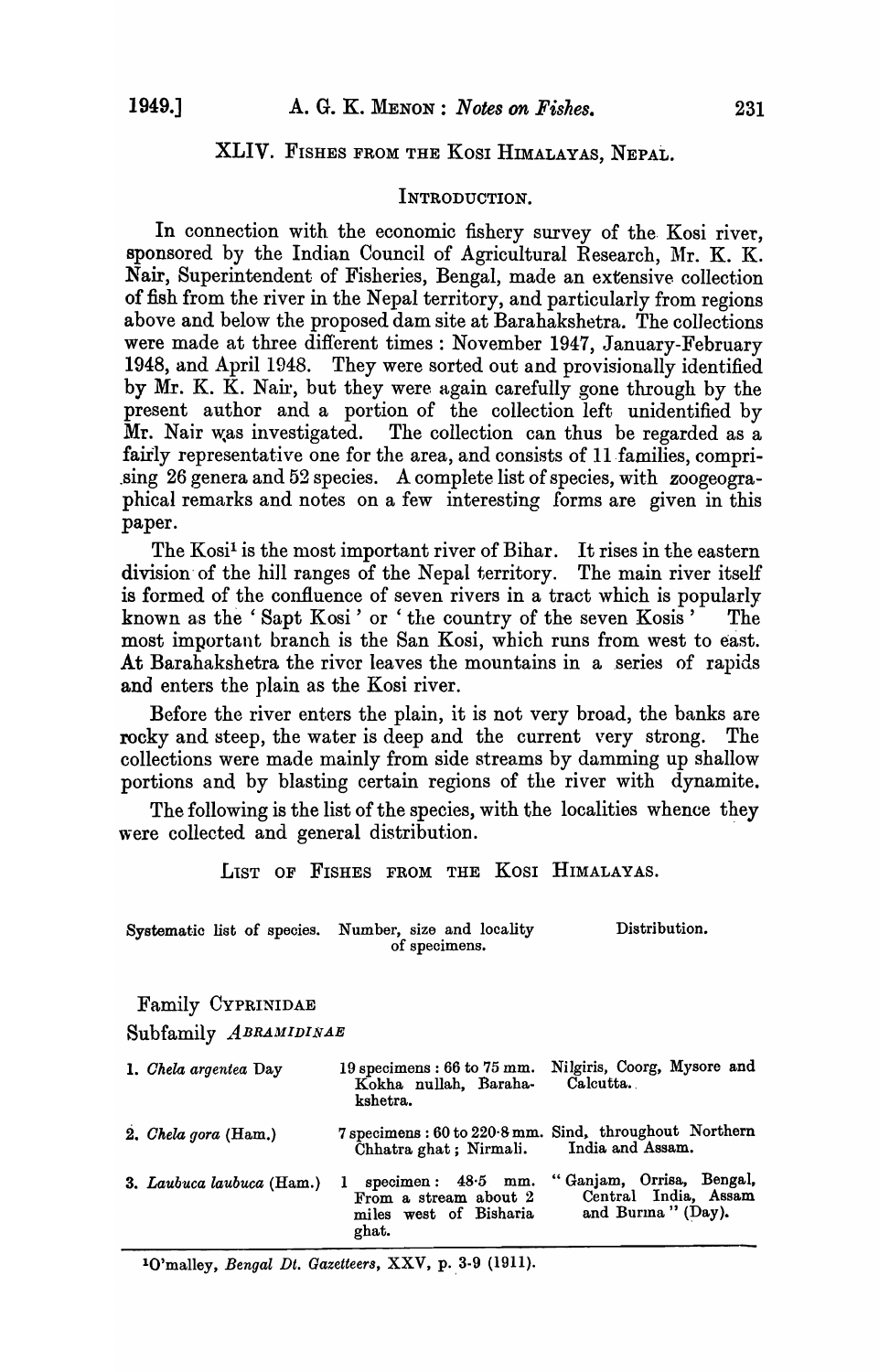|                                                                                                   | Systematic list of species. Number, size and locality of<br>specimens.                                                   | Distribution.                                                                                                                                    |
|---------------------------------------------------------------------------------------------------|--------------------------------------------------------------------------------------------------------------------------|--------------------------------------------------------------------------------------------------------------------------------------------------|
| Subfamily RASBORINAE                                                                              |                                                                                                                          |                                                                                                                                                  |
|                                                                                                   | $93.5$ mm. Kokha nul-<br>lah; Chhatra.                                                                                   | 4. Barilius bendelisis (Ham.) 237 specimens: $17.5$ to All along the base of the<br>Himalayas and through-<br>out the sub-continent of<br>India. |
| <b>5.</b> Barilius barila (Ham.)                                                                  | $5$ specimens : 67 to $71.5$ mm.<br>Kokha nullah, Baraha-<br>kshetra.                                                    | Northern India as far as<br>Krishna in the South and<br>Burma.                                                                                   |
| 6. Barilius shacra (Ham.)                                                                         | 1 specimen: $63.5$ mm.<br>From the confluence of<br>Tamur with the Kosi.                                                 | "From Hardwar down the<br>valley of the Ganges,<br>North-west Provinces,<br>and Assam "(Day).                                                    |
| 7. Danio<br><i>aequipinnatus</i><br>(McC, I).                                                     | 1 specimen: $76.5$ mm.<br>From a hill stream about<br>1} miles from Chhatra,<br>between Chhatra<br>and<br>Barahakshetra. | Ceylon, India, Burma and<br>Siam.                                                                                                                |
| 8. Danio dangila (Ham.)                                                                           | 1 specimen: $67.5$<br>mm.<br>Chhatra Bazar.                                                                              | "Bengal, Bihar, Himalayas<br>at Darjeeling, also hills close Akyab "(Day).                                                                       |
| 9. Danio devario (Ham.)                                                                           | $1$ specimen: $61$<br>Chhatra bazar.                                                                                     | mm. All over northern India, and<br>Deccan.                                                                                                      |
| $10.$ Rasbora<br>daniconius<br>(Ham.)                                                             | Nilkhol, about 26 miles<br>from Chhatra.                                                                                 | 2 specimens: $60.5$ mm. Widely distributed in the<br>Oriental region.                                                                            |
| Subfamily CYPRININAE                                                                              |                                                                                                                          |                                                                                                                                                  |
| 11. Aspidoparia jaya (Ham.) 2 specimens: 78.5-98 mm.                                              | Chhatra.                                                                                                                 | "Hardwar on the Ganges<br>and Assam " (Day).                                                                                                     |
| 12. $A \cdot p \cdot d \cdot p \cdot a \cdot r \cdot a$ morar 14 specimens: 59 to 116.5<br>(Ham.) | mm. Kosi river above<br>the dam site.                                                                                    | "Sind, Punjab, Continent<br>of India (except the west-<br>tern coast and localities<br>south of Kistna river)<br>also Assam and Burma"<br>(Day). |
| 13. Barbus (Puntius) chola<br>(Ham.)                                                              | Nirmali.                                                                                                                 | $6$ specimens: $67.5$ to $89$ mm. India, Burma and further<br>east.                                                                              |
| 14. $Barbus$ ( $Puntius$ )<br><i>clavatus</i> (McClell.)                                          | 1 specimen: 117 mm. Northern<br>Chhatra Bazar,                                                                           | Bengal<br>and<br>Assam.                                                                                                                          |
| 15. $B$ arbus (Puntius)<br>sarana (Ham.)                                                          | $3$ specimens : 89 to $114$ mm.<br>Nirmali (Bihar) (Pur-<br>chased).                                                     | India, Burma and Yunnan.                                                                                                                         |
| 16. $Barbus$ ( <i>Puntius</i> )<br>ticto (Ham.)                                                   | $1$ specimen: $61.5$ mm.<br>From a stream on the<br>track between Chhatra<br>and Barahakshetra.                          | Widely distributed<br>in<br>India, Burma and Siam.                                                                                               |
| 17. $Barbus$ ( $Puntius$ )<br>sophore $(Ham.)$ .                                                  | mm. Satpatia ghat<br>about 6<br>miles<br>from<br>Nirmali.                                                                | 10 specimens: 40 to 64.5 India, Burma and Yunnan.                                                                                                |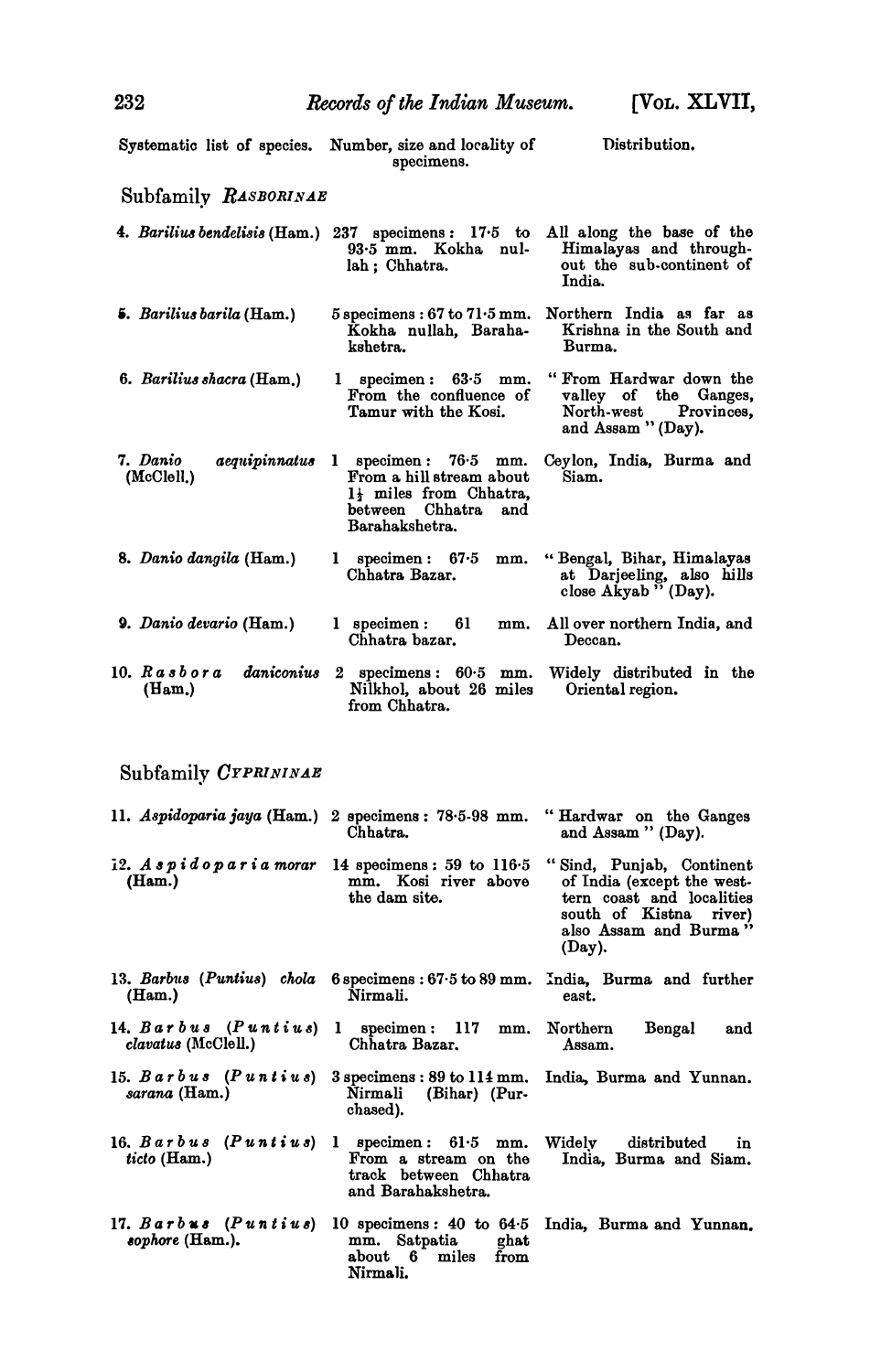| Systematic list of species. Number, size and locality of | specimens.                                                                                                                                           | Distribution.                                                                                                                         |
|----------------------------------------------------------|------------------------------------------------------------------------------------------------------------------------------------------------------|---------------------------------------------------------------------------------------------------------------------------------------|
| 18. Barbus (Lissochilus)<br>hexagonolepsis McClell.      | 2 specimens: $117$ and $230.8$<br>mm. Kokha nullah:<br>Tamur river, Tribeni.                                                                         | Eastern Himalayas, Assam,<br>Burma and Further east.                                                                                  |
| 19. Barbus<br>$(Tor)$ putitora<br>(Ham.)                 | 33 specimens: $34.5$ to 123<br>Kokha nullah; Chhatra.                                                                                                | All along the Himalayas.                                                                                                              |
| 20. Crossochiluslatius<br>(Ham.)                         | 24 specimens: $59$ to $102$<br>mm. Nirmali market:<br>the Confluence of the<br>with the<br>Kosi<br>river<br>Tamur.                                   | Peninsular India, along<br>the Himalayas and Burma.                                                                                   |
| 21. Cirrhina reba (Ham.)                                 | 9 specimens: $64$ to $129.8$<br>mm. Kosi river, Bara-<br>hakshetra.                                                                                  | India and Siam.                                                                                                                       |
| 22. Garra annandeli Hora                                 | 125 specimens: 25 to 94.5 Darjiling Himalayas.<br>mm. Kosi river,<br>Chhatra; Kokha nullah                                                           |                                                                                                                                       |
| 23. Garra gotyla (Gray)                                  | $250$ specimens : $49.5$ to $72.5$<br>mm. Kosi river.<br>Chhatra.                                                                                    | Along the base of the Hima-<br>layas (Kangra, Ravi river,<br>Simla, Chumba, Gharwal,<br>and Mahanadi river in<br>Darjiling district). |
| 24. Garra mullya (Sykes)                                 | $1$ specimen: $85.5$ mm.<br>$1\frac{1}{2}$<br>From a<br>stream<br>from Chhatra,<br>miles<br>between Chhatra<br>and<br>Barahakshetra.                 | Vindhyas,<br>Satpuras<br>&<br>Peninsular India.                                                                                       |
| 25. Labeo angra (Ham.)                                   | mm. Kosi river,<br>Chhatra.                                                                                                                          | 11 specimens : 119 to 183.4 Assam, Bengal, Orissa and<br>Burma.                                                                       |
| 26. Labeo boga (Ham.)                                    | 1 specimen: 154.5 mm. India and Burma.<br>Chhatra bazar.                                                                                             |                                                                                                                                       |
| 27. Labeo dero (Ham.)                                    | Tamur river below its<br>Confluence with Arun and<br>Chhatra.                                                                                        | 94 specimens : 80 to 116 mm. All along the Himalayas,<br>Sind Hills, Assam<br>and<br>Burma.                                           |
| 28. Labeo dyor <i>leilus</i> (Ham.) 1 specimen : 111     | Chhatra bazar.                                                                                                                                       | mm. All along the Himalayas,<br>Sind Hills, Assam and<br>Burma.                                                                       |
| $29.$ Labeo sindensis $(Day)$                            | 4 specimens: $87$ to $93.5$<br>mm. Chhatra bazar.                                                                                                    | "Sind, Punjab (at Lahore<br>and Hardwar) also the<br>at Poona"<br>Deccan<br>(Day).                                                    |
| Family HOMALOPTERIDAE                                    |                                                                                                                                                      |                                                                                                                                       |
| 30. Balitora brucei Gray                                 | 2 specimens: 33 and 34.5 Darjiling, Khasi<br>mm. Bhagwanpur,<br>Bagalpur Dt.                                                                         | Hills,<br>Assam, Tenasserim<br>and<br>also Mysore.                                                                                    |
| <b>Family COBITIDAE</b>                                  |                                                                                                                                                      |                                                                                                                                       |
| Chau-<br>31, Botia lohachata<br>dhuri                    | 111 specimens: $55$ to $88.5$<br>mm. Kosi river, Ch-<br>hatra; Kosi river at its<br>confluence with Arun<br>river; Arun river; and<br>Kosi dam-site. | Bihar.                                                                                                                                |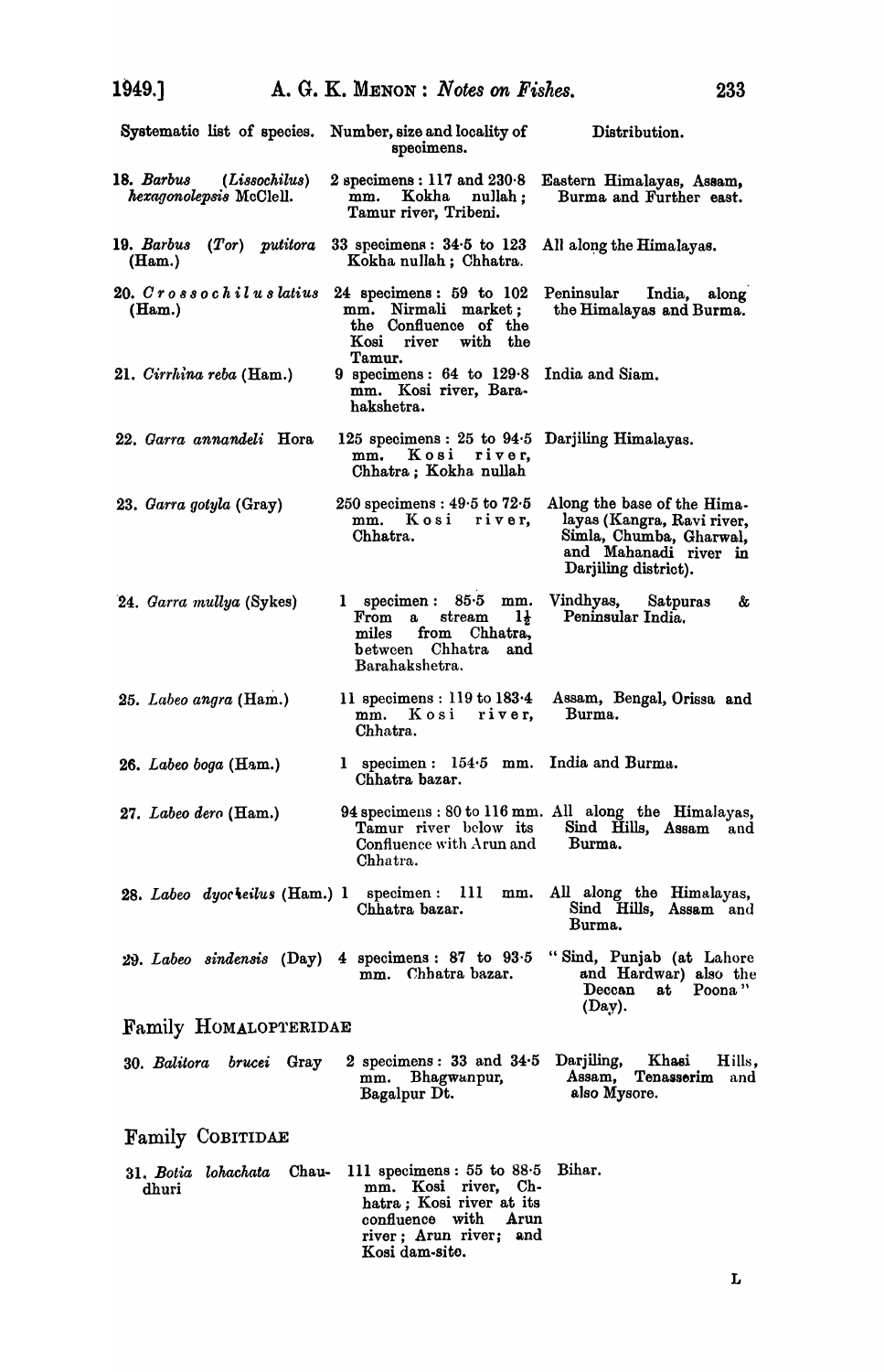| 234                                                 | Records of the Indian Museum.                                                                                                                                                                                               | [VOL. XLVII,                                                                        |
|-----------------------------------------------------|-----------------------------------------------------------------------------------------------------------------------------------------------------------------------------------------------------------------------------|-------------------------------------------------------------------------------------|
|                                                     | Systematic list of species. Number, size and locality of<br>specimens.                                                                                                                                                      | Distribution.                                                                       |
| (Ham.)                                              | 32. Lepidocephalichthys guntea 5 specimens : 47 to 75 mm.<br>Bisharia ghat, 14 miles<br>from Chhatra.                                                                                                                       | Throughout Northern India.                                                          |
| 33. Nemachilus botia (Ham.)                         | mm. Kokha nullah near<br>its confluence with Kosi<br>at Barahakshetra.                                                                                                                                                      | 2 specimens: 47 to 63.5 Ceylon, India and Burma.                                    |
| 34. Nemachilus rupicola var.<br><i>inglisi</i> Hora | $57$ specimens : $40$ to $47$ mm.<br>Kokha nullah at Bara-<br>hakshetra.                                                                                                                                                    | Eastern Himalayas, (rivers<br>below<br>Darjiling<br>and<br>Sikkim).                 |
| 35. Nemachilus<br>savona<br>(Ham.)                  | 4 specimens: 22 mm. From Eastern Himalayas.<br>a stream of the Kosi at<br>Bisharia ghat.                                                                                                                                    |                                                                                     |
| scaturigina<br>36. Nemachilus<br>(McClell.)         | 31 specimens: $35.5$ to $61.5$<br>mm. Kokha nullah a<br>mile and a half its conflu-<br>ence with Kosi.                                                                                                                      | Eastern<br><b>Himalayas</b><br>and<br>Assam.                                        |
| <b>Family SILURIDAE</b>                             |                                                                                                                                                                                                                             |                                                                                     |
| <i>bimaculatus</i><br>37. Callichrous<br>(Bloch)    | 4 specimens: 113 to $119.5$<br>mm. Nirmali market.                                                                                                                                                                          | India, Burma and further<br>east.                                                   |
|                                                     | <b>Family SCHILBEIDAE</b>                                                                                                                                                                                                   |                                                                                     |
| 38. Clupisoma garua (Ham.)                          | From the confluence of<br>Tamur with the Kosi.                                                                                                                                                                              | 2 specimens : 119-240.5 mm. Sind, Northern India, Assam<br>and Burma.               |
| 39. Eutropiichthys vacha<br>(Ham.)                  | 1<br>specimen: 370 mm.<br>Kosi river about 3 miles<br>from Nepal.                                                                                                                                                           | Punjab, Sind, Bengal, Orissa,<br>Burma and Siam.                                    |
| <b>Family BAGRIDAE</b>                              |                                                                                                                                                                                                                             |                                                                                     |
| 40. Mystus bleekeri Day                             | 39 specimens: $47.5$ to 119<br>mm. Nirmali market.                                                                                                                                                                          | "Sind, Jumna, upper waters<br>of Ganges and Burma"<br>(Day).                        |
| <b>Family SISORIDAE</b>                             |                                                                                                                                                                                                                             |                                                                                     |
| 41. Gagata nangra (Ham.)                            | 1 specimen : 55 mm. Kosi<br>river at Chhatra.                                                                                                                                                                               | Kosi and Hoogly river at<br>Nawabguanj<br>"Ganges,<br>Jumna and Indus" (Day).       |
| 42. Gagata viridescens (Ham.)                       | $3$ specimens : $65$ to $73.5$ mm.<br>Kosi river at Chhatra.                                                                                                                                                                | Bengal and Assam. "Assam<br>northern Bengal, Jumna<br>at Delhi and Poona"<br>(Day). |
| 13. Glyptothorax annandalei<br>Hora                 | 40 specimens: $40.8$ to $73.5$<br>Kosi river about 2<br>mm.<br>furlongs down its con-<br>fluence with the Arun,<br>Kosi river about a mile<br>and a half down Baraha-<br>kshetra<br>temple<br>and<br>Kosi river at Chhatra. | Vindhyas (Rihand<br>river)<br>Peninsular<br>India<br>and<br>Nilgiris.               |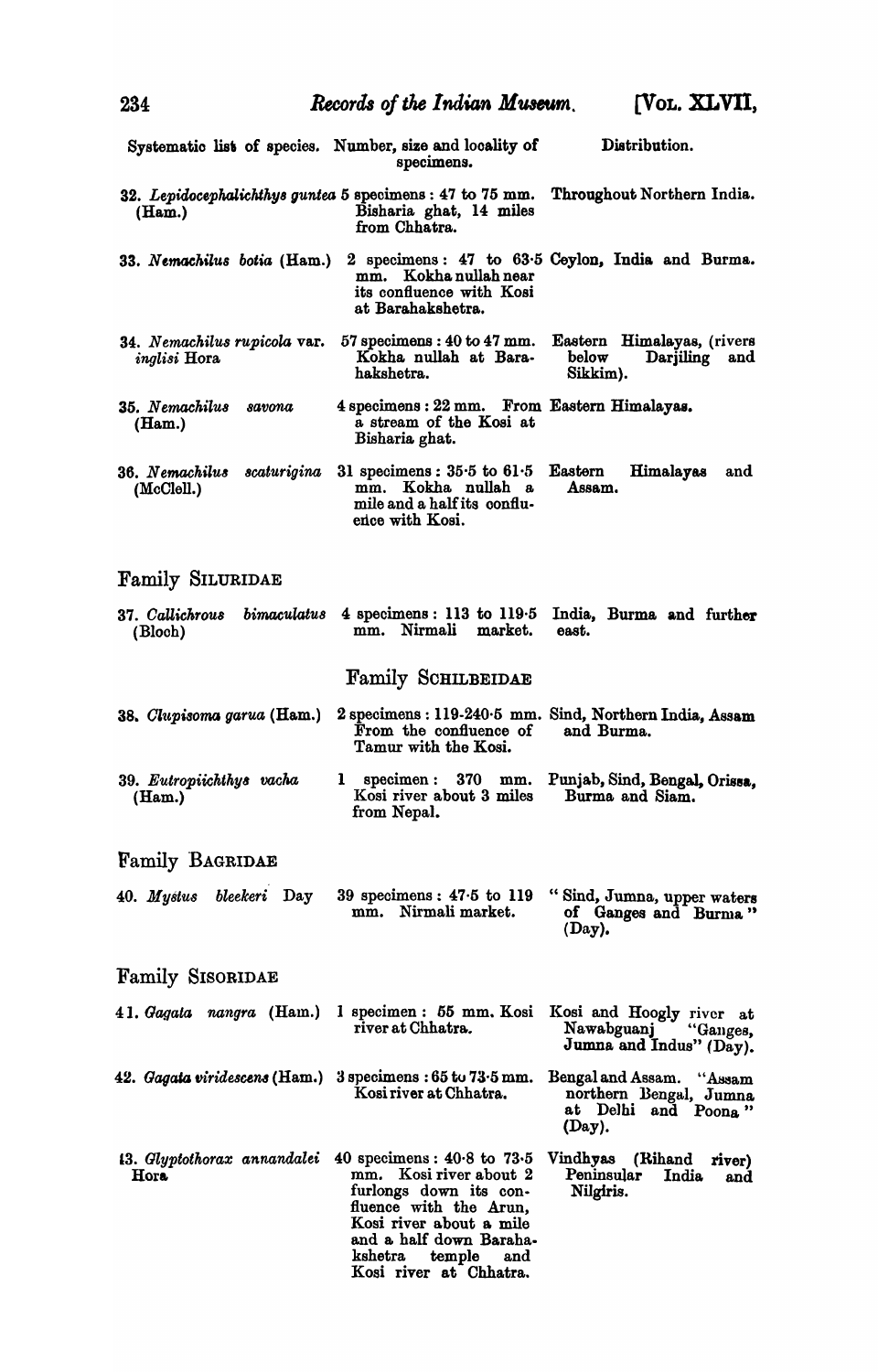| Systematic list of species.                |           | Number, size and locality of<br>Distribution.<br>specimens.                                                                                                                                                                                                                                |
|--------------------------------------------|-----------|--------------------------------------------------------------------------------------------------------------------------------------------------------------------------------------------------------------------------------------------------------------------------------------------|
| 44. Glyptothorax<br>(Ham.)                 | cavia     | 11 specimens : $94.5$ to $124.2$<br>Northern Bengal,<br>Assam<br>mm. Kosi river, Nepal;<br>and Burma.<br>Kosi river Chhatra and<br>Kosi river at Tribeni.                                                                                                                                  |
| 45. Glyptothorax horai Shaw<br>& Shebbeare |           | 4 specimens: $83.8$ to $120$<br>$\mathbf E$ astern<br>Himalayas. (so<br>mm. Kosi river,<br>3<br>far known only from, the<br>miles down Nepal; Kosi<br>Tista valley and the Ri-<br>river at Chhatra; Kosi<br>hand river).<br>river about a mile and a<br>half down Barahakshetra<br>temple. |
| 46. Glyptothorax<br>(Ham.)                 | telchitta | 1 specimen: $72.5$<br>Northern Bengal,<br>Bihar,<br>mm.<br>Kosi river, Nepal.<br>and the Vindhyas.                                                                                                                                                                                         |
| 47. Pseudecheneis<br>(McClell.)            | sulcatus  | 2 specimens: $97.5.89$ mm.<br>Darjiling Himalayas<br>and<br>Kokha nullah about a<br>Khasi Hills.<br>mile up its confluence<br>with Kosi.                                                                                                                                                   |
| <b>Family XENENTODONTIDAE</b>              |           |                                                                                                                                                                                                                                                                                            |
| 48. Xenentodon cancila<br>(Ham.)           |           | 5 specimens : 130 to 165 mm. Ceylon, India, Burma and<br>Nirmali market.<br>further east.                                                                                                                                                                                                  |
| Family GOBIIDAE.                           |           |                                                                                                                                                                                                                                                                                            |
| 49. Glossogobius<br>(Ham.)                 | giuris    | 3 specimens: $72$ to $104.5$<br>Ceylon, India Burma<br>and<br>mm. Nirmali market.<br>further east.                                                                                                                                                                                         |
| <b>Family OPHICEPHALIDAE</b>               |           |                                                                                                                                                                                                                                                                                            |
| 50. Ophicephalus punctatus<br><b>Bloch</b> |           | 1 specimen: 63.5 mm. India, Burma, Ceylon and<br>Satpatia ghat, 6 miles<br>Yunnan.<br>from Nirmali.                                                                                                                                                                                        |
| 51. Ophicephalus<br>Playfair               | stewarti  | "Cachar and Assam<br>$7$ specimens : $113.5$ to $147.5$<br>in.<br>mm. Kosi river at Ch-<br>both running and stand-<br>ing waters "(Day).<br>Kokha<br>nullah<br>hatra,<br>about a mile up its<br>junction with the Kosi<br>river.                                                           |

Family OSPHROMENIDAE

52 *Oolisafaciatus(Bl.* Schn.) 2 specimens: 29·5 and 30 India and Burma. mm. Satpatia ghat.

## ZOOGEOGRAPHICAL REMARKS.

It is well known to geographers and waterways engineers that the Kosi river has been undergoing a steady westerly movement for hundreds of years. It may be mentioned that in the early part of the 18th century,. the Kosi flowed below the town of Purnea but it has gradually worked westwards across 75 miles of the country as is clearly evidenced by its deserted channels. The large commercial town of Nathpur, where Hamilton collected several species of fish from the Kosi river, was several miles-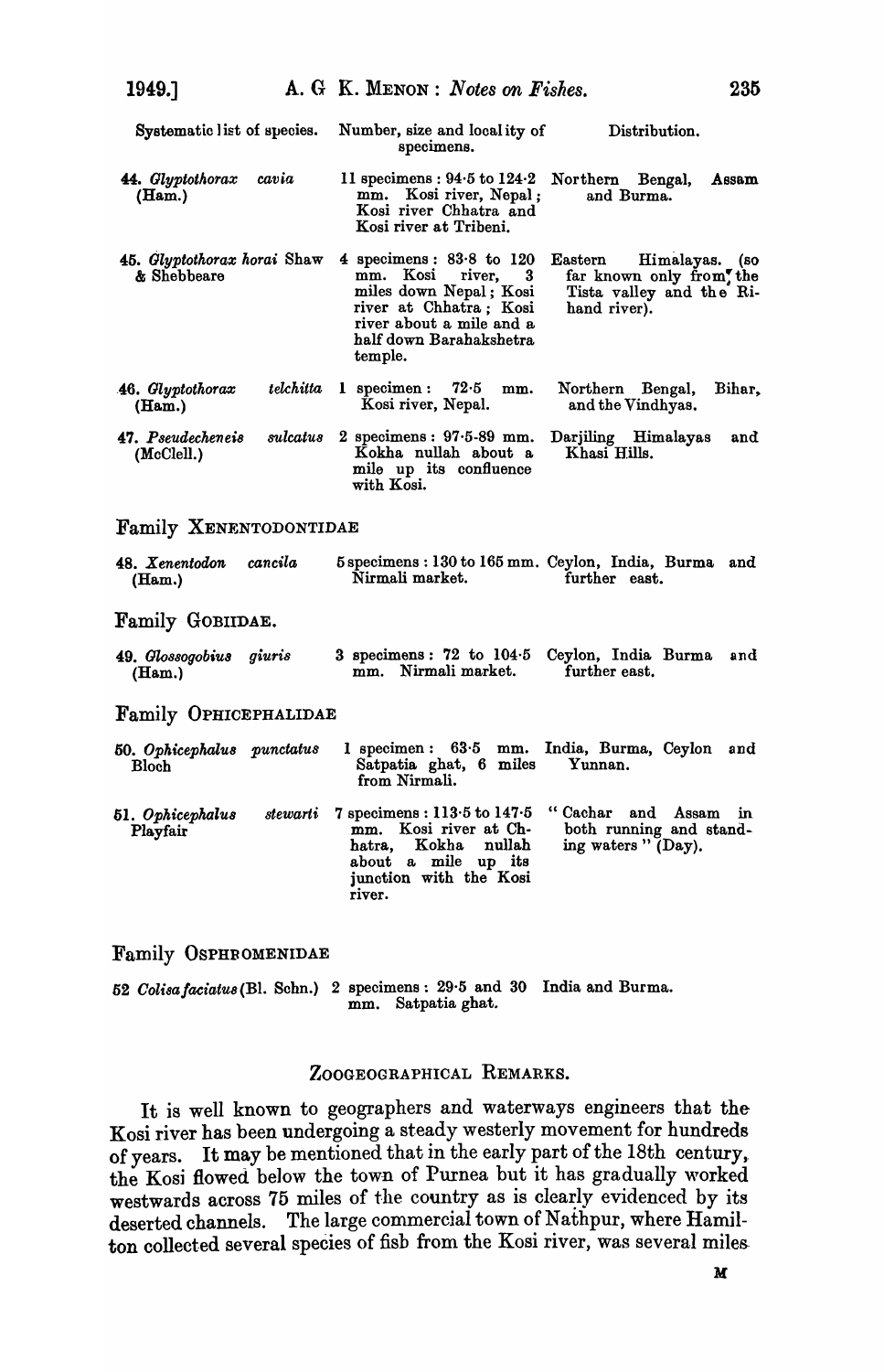to the west of the river even up to 1850 but it has not only been washed away but the site of its ruins lies now many miles to the east of the river.

The westward movement of the Kosi is also strongly marked in its fish fauna. The occurrence in the collection under report of the most highly evolved torrential fishes, such as *Balitora brucei*, *Pseudecheneis*  $s$ ulcatus, Glyptothorax annandalei, Glyptothorax cavia, Glyptothorax horai, several species of *Nemachilus* and *Lissochilus hexagonolepsis* shows the close affinity of its fish fauna to that of the Tista river, Eastern Himalayas and the Assam Hills. The present day composition of its fish fauna is suggestive of the fact that some of its earlier tributaries must have drained the region of the Darjeeling Himlayas and are now probably the feeder streams of the Tista River. Detailed account of the zoogeography of the Himalayas as evidenced by the distribution of fishes will be discussed when an account of the fish fauna of its various regions is completed.

> • SYSTEMATIC NOTES ON CERTAIN SPECIES.

# Barbus (Puntius) clavatus (McClell.).

1921. Barbus (Puntius) clavatus, Hora, *Rec. Ind. Mus.* XXII, pp. 185, 186.

*Barbus clavatus* is represented by a single specimen measuring 90.5 mm. in total length. In all the important characteristics, the specimen agrees well with Hora's description of the species, except colouration, which is light yellowish on the back and silvery all over the rest of the body.

*Barbus 'clat'atu8* has so far been recorded from northern Bengal and Assam and its occurrence in the Kosi extends its range of distribution westwards along the Himalayas.

## Garra mullya  $(Sykes)$ .

*1921. Garra mullya,* Hora *Bee. Ind. Mus.* XXII, ~p. 658-660.

There is a single, well preserved specimen in the collection and it conforms in all details to specimens from Peninsular India.

*Garra mullya* is a very widely distributed species of the Peninsular India, and has also been recorded from the Vindhyas and the Satpuras. Its occurrence in the Kosi river is of considerable interest as this is the first record of the species from the Himalayas.

## BaIitora brucei Gray.

*1932. Balitora Brucei,* Hora, *Mem. Ind. Mus.* XII, pp. 290, 291.

Two juvenile specimens, measuring approximately 34 mm. each, represent *Balitora brucei* in the collection under report. These specimens agree well with the forma typica (Hora, *loc. cit.*, p. 197, 198 and 199) in all the important features. However, in these specimens the head is .slightly pointed which may probably be a juvenile character.

According to Hora *(loc. cit.,* p. 292) this species is found in " India (Khasi Hills, Assam, Darjiling, Eastern Himalayas, and the Chittagong Hill tracts), and Burma (Meekalan and Meelan, Lower Burma; Myitkyina District, Upper Burma and Megla stream on Burma-Siam border)".

Its occurrence in the Kosj is, therefore, of some interest from the point of view of the geographical distribution of the species.